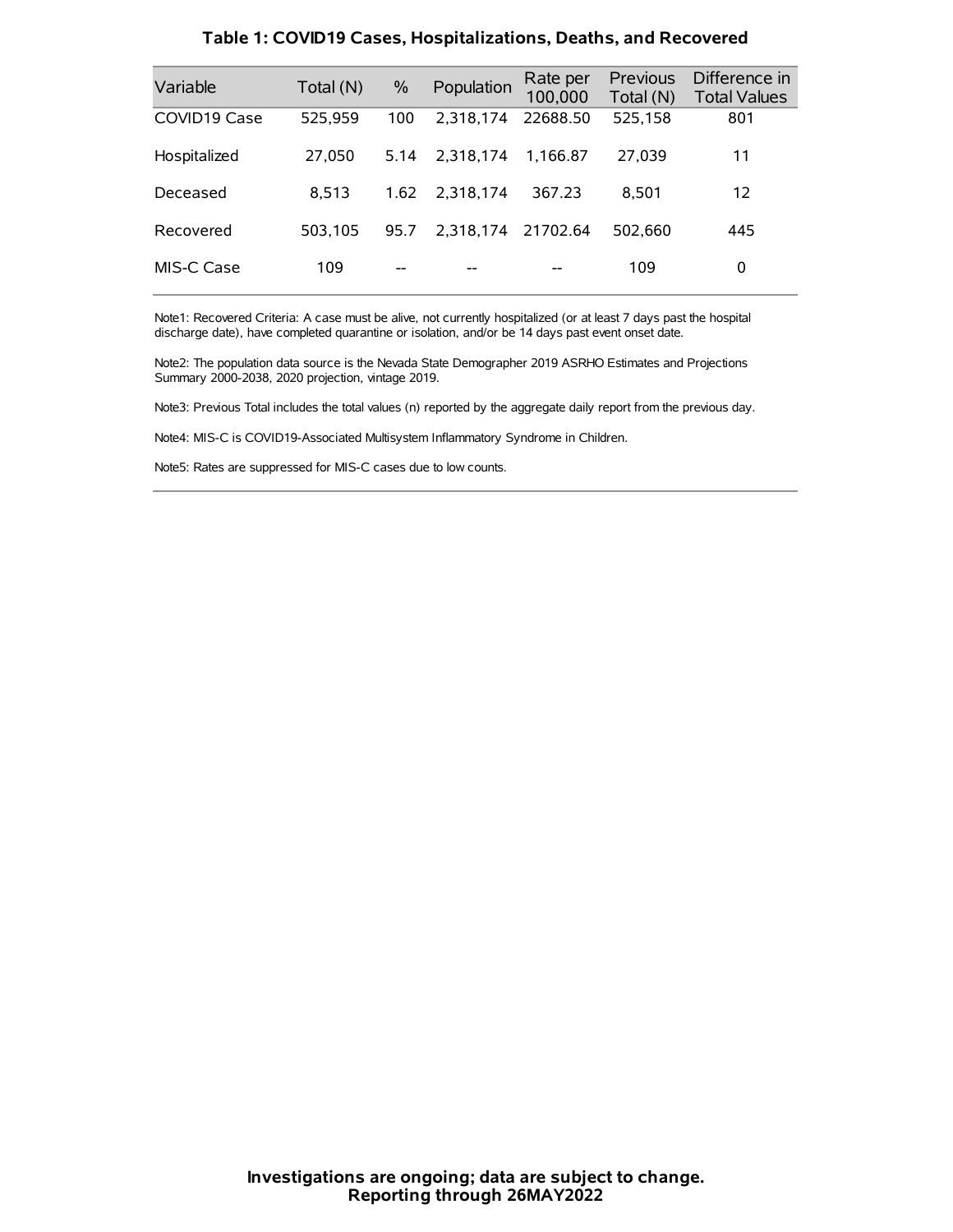# **Table 2: COVID19 Cases**

| Variable                     | Outcome                           | $\mathsf{N}$ | $\%$ | Population           | Rate per<br>100,000 |
|------------------------------|-----------------------------------|--------------|------|----------------------|---------------------|
| Age Categories               | Aged 4 or less                    | 13474        | 2.56 | 149,165              | 9033.0              |
|                              | Aged 5 to 17                      | 64789        | 12.3 | 406,595              | 15935               |
|                              | Aged 18 to 24                     | 59957        | 11.4 | 216,762              | 27660               |
|                              | Aged 25 to 49                     | 234667       | 44.6 | 803,732              | 29197               |
|                              | Aged 50 to 64                     | 97590        | 18.6 | 423,461              | 23046               |
|                              | Aged 64+                          | 55330        | 10.5 | 318,459              | 17374               |
|                              | Unknown                           | 152          | 0.03 |                      |                     |
| <b>Birth Sex</b>             | Female                            | 273127       | 51.9 | 1,160,285            | 23540               |
|                              | Male                              | 248536       | 47.3 | 1,157,889            | 21465               |
|                              | Unknown                           | 4296         | 0.82 |                      |                     |
| Race/Ethnicity               | Hispanic                          | 149304       | 28.4 | 763,053              | 19567               |
|                              | White                             | 136845       | 26.0 | 1,006,929            | 13590               |
|                              | <b>Black</b>                      | 49868        | 9.48 | 262,671              | 18985               |
|                              | Asian or Pacific Islander         | 44313        | 8.43 | 270,209              | 16400               |
|                              | American Indian, Eskimo, or Aleut | 691          | 0.13 | 15,311               | 4513.0              |
|                              | Other                             | 38514        | 7.32 | $\ddot{\phantom{a}}$ |                     |
|                              | Unknown                           | 106424       | 20.2 | ÷.                   |                     |
| Underlying Medical Condition | Yes                               | 81565        | 15.5 |                      |                     |
|                              | No/Unknown                        | 444394       | 84.5 |                      |                     |

Note1: Breakdown of Race is exlusively non-Hispanic.

Note2: Underlying Medical Condition is any identified health condition.

Note3: The population data source is the Nevada State Demographer 2019 ASRHO Estimates and Projections Summary 2000-2038, 2020 projection, vintage 2019.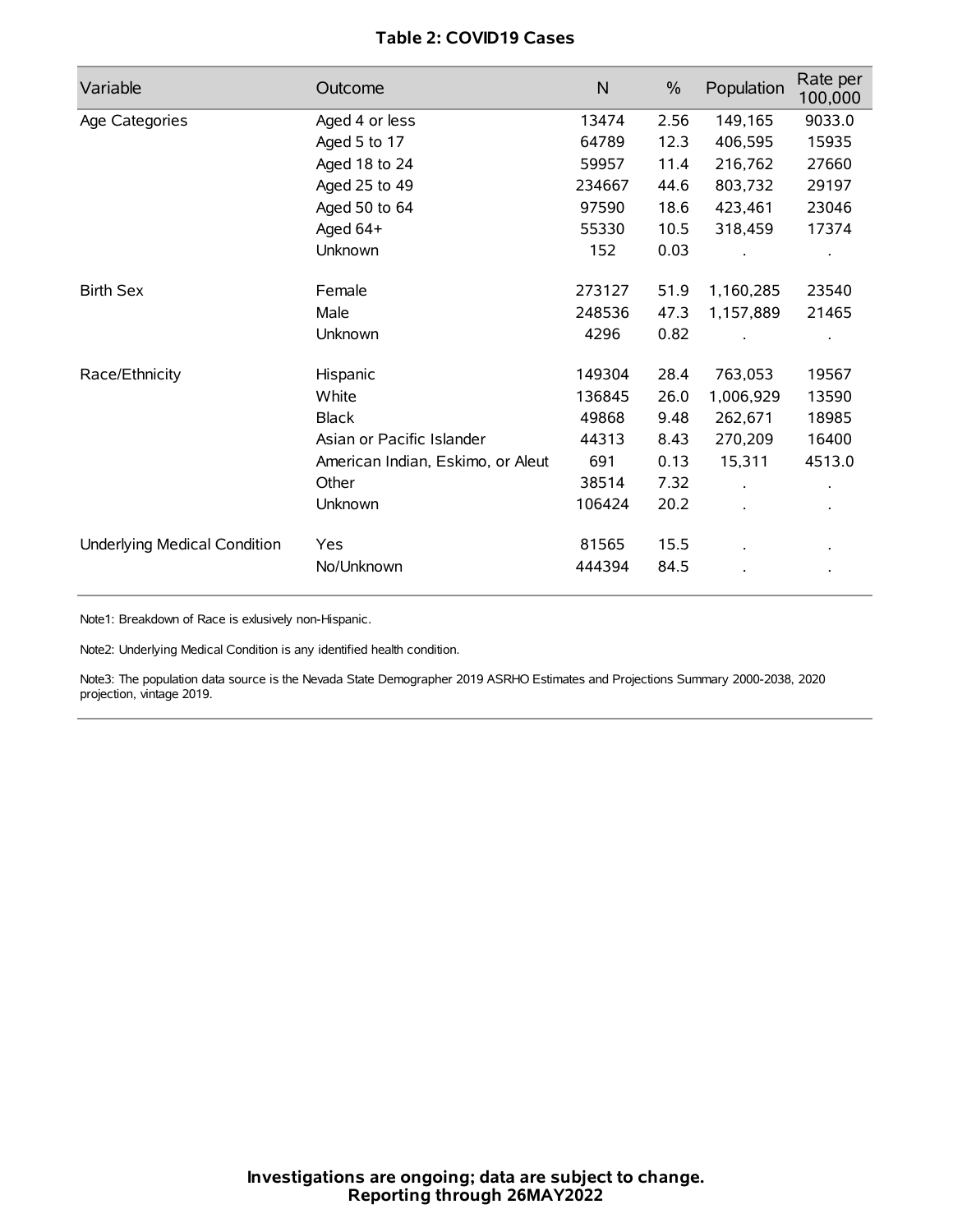| Variable         | Outcome                           | N     | $\%$ | Population | Rate per<br>100,000 |
|------------------|-----------------------------------|-------|------|------------|---------------------|
| Age Categories   | Aged 4 or less                    | 257   | 1.0  | 149,165    | 172.29              |
|                  | Aged 5 to 17                      | 356   | 1.3  | 406,595    | 87.56               |
|                  | Aged 18 to 24                     | 585   | 2.2  | 216,762    | 269.88              |
|                  | Aged 25 to 49                     | 6355  | 23.5 | 803,732    | 790.69              |
|                  | Aged 50 to 64                     | 7346  | 27.2 | 423,461    | 1734.8              |
|                  | Aged 64+                          | 12149 | 44.9 | 318,459    | 3814.9              |
|                  | Unknown                           | 2     | 0.0  |            |                     |
| <b>Birth Sex</b> | Female                            | 12104 | 44.7 | 1,160,285  | 1043.2              |
|                  | Male                              | 14907 | 55.1 | 1,157,889  | 1287.4              |
|                  | Unknown                           | 39    | 0.1  |            |                     |
| Race/Ethnicity   | Hispanic                          | 7073  | 26.1 | 763,053    | 926.93              |
|                  | White                             | 10530 | 38.9 | 1,006,929  | 1045.8              |
|                  | <b>Black</b>                      | 3852  | 14.2 | 262,671    | 1466.5              |
|                  | Asian or Pacific Islander         | 2777  | 10.3 | 270,209    | 1027.7              |
|                  | American Indian, Eskimo, or Aleut | 66    | 0.2  | 15,311     | 431.05              |
|                  | Other                             | 1066  | 3.9  |            |                     |
|                  | Unknown                           | 1686  | 6.2  |            |                     |

# **Table 3: COVID19 Hospitalizations - General Characteristics**

Note1: Breakdown of Race is exlusively non-Hispanic.

Note2: The population data source is the Nevada State Demographer 2019 ASRHO Estimates and Projections Summary 2000-2038, 2020 projection, vintage 2019.

Note3: Rates for categories with fewer than 12 cases are suppressed due to high relative standard error.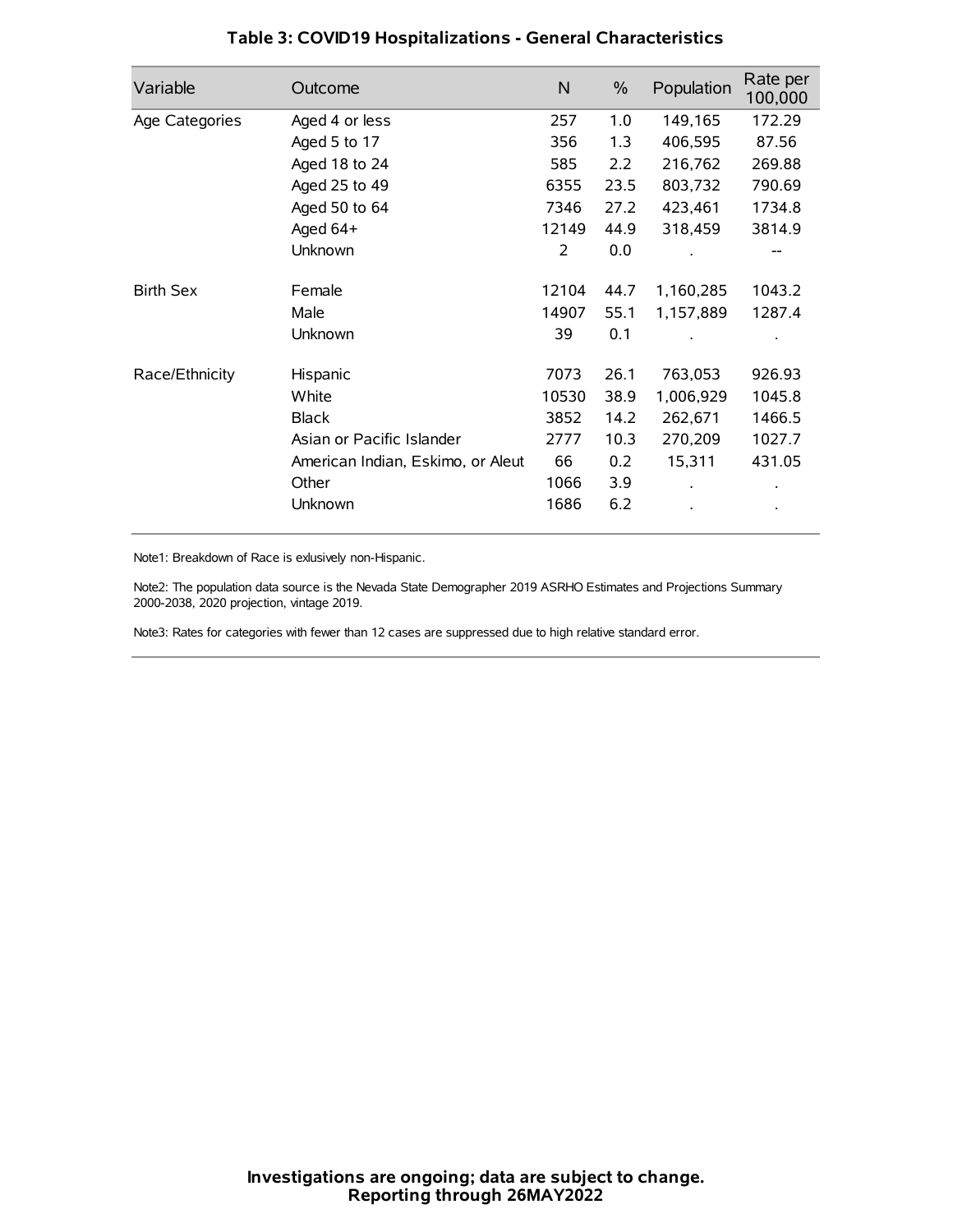| Variable                            | Outcome   | N     | $\frac{0}{0}$ |
|-------------------------------------|-----------|-------|---------------|
| Deceased                            | Yes       | 6916  | 25.6          |
|                                     | <b>No</b> | 20134 | 74.4          |
| ICU                                 | Yes       | 6525  | 24.1          |
|                                     | <b>No</b> | 20525 | 75.9          |
| Intubated                           | Yes       | 3104  | 11.5          |
|                                     | <b>No</b> | 23946 | 88.5          |
| <b>Underlying Medical Condition</b> | Yes       | 16883 | 62.4          |
|                                     | No        | 10167 | 37.6          |
| Hypertension                        | Yes       | 9904  | N/A           |
| Immunocompromised                   | Yes       | 620   | N/A           |
| Chronic Heart Disease               | Yes       | 3585  | N/A           |
| Chronic Liver Disease               | Yes       | 382   | N/A           |
| Chronic Kidney Disease              | Yes       | 2461  | N/A           |
| <b>Diabetes</b>                     | Yes       | 7075  | N/A           |
| Neurologic/Neurodevelopmental       | Yes       | 1256  | N/A           |
| Chronic Lung Disease                | Yes       | 4168  | N/A           |
| Historically Healthy                | Yes       | 4787  | N/A           |
| Other                               | Yes       | 7080  | N/A           |

# **Table 4: COVID19 Hospitalizations - Morbidity**

Note1: Underlying Medical Condition is any identified health condition.

Note2: The breakdown of health conditions are not mutually exlusive (i.e., a person can have more than one risk factor).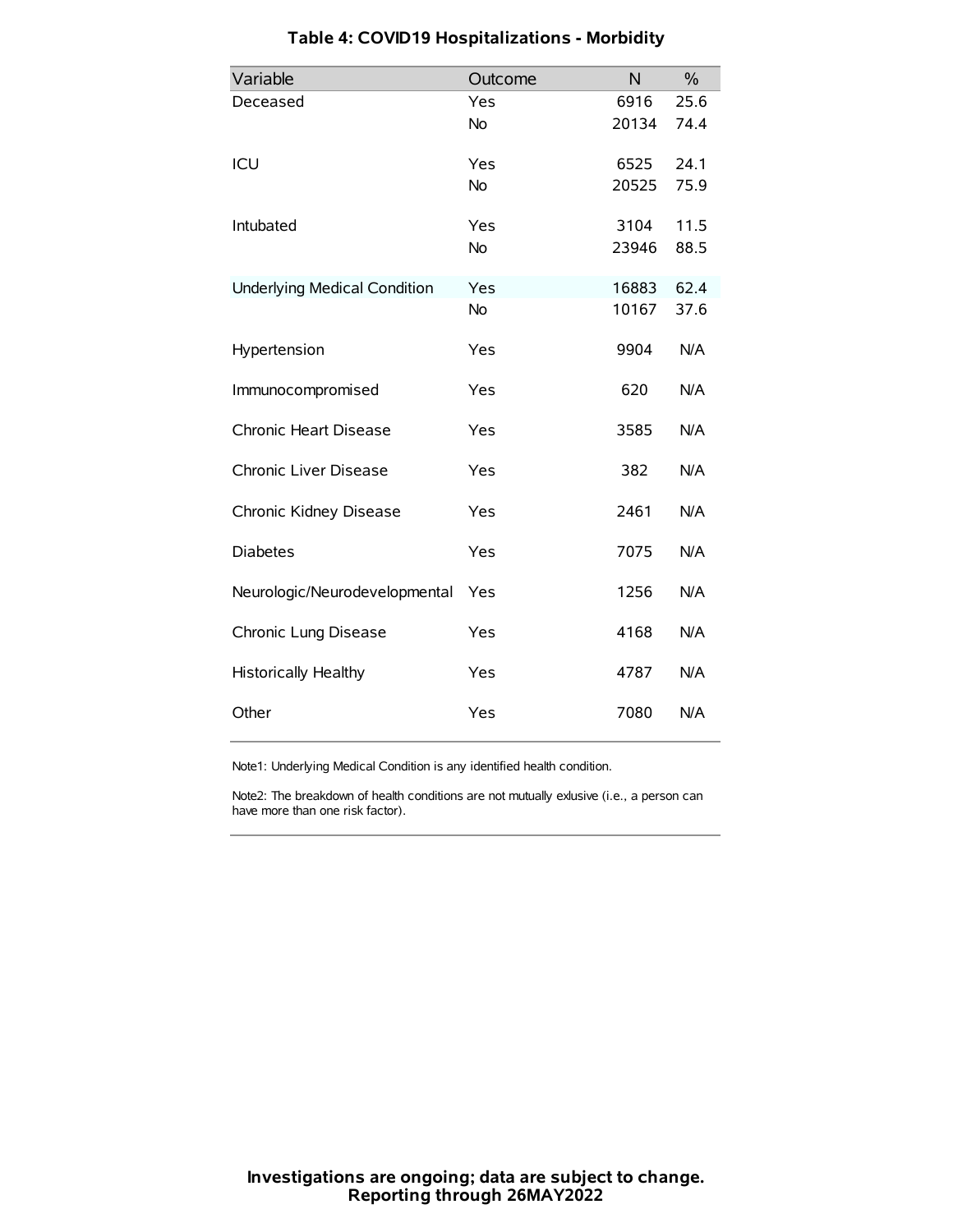| Variable         | Outcome                           | N    | $\%$ | Population           | Rate per<br>100,000 |
|------------------|-----------------------------------|------|------|----------------------|---------------------|
| Age Categories   | Aged 4 or less                    | 2    | 0.0  | 149,165              |                     |
|                  | Aged 5 to 17                      | 6    | 0.1  | 406,595              |                     |
|                  | Aged 18 to 24                     | 20   | 0.2  | 216,762              | 9.23                |
|                  | Aged 25 to 49                     | 724  | 8.5  | 803,732              | 90.08               |
|                  | Aged 50 to 64                     | 1828 | 21.5 | 423,461              | 431.68              |
|                  | Aged 64+                          | 5933 | 69.7 | 318,459              | 1863.0              |
| <b>Birth Sex</b> | Female                            | 3354 | 39.4 | 1,160,285            | 289.07              |
|                  | Male                              | 5137 | 60.3 | 1,157,889            | 443.65              |
|                  | Unknown                           | 22   | 0.3  |                      |                     |
| Race/Ethnicity   | Hispanic                          | 1972 | 23.2 | 763,053              | 258.44              |
|                  | White                             | 4205 | 49.4 | 1,006,929            | 417.61              |
|                  | <b>Black</b>                      | 1092 | 12.8 | 262,671              | 415.73              |
|                  | Asian or Pacific Islander         | 1042 | 12.2 | 270,209              | 385.63              |
|                  | American Indian, Eskimo, or Aleut | 31   | 0.4  | 15,311               | 202.46              |
|                  | Other                             | 108  | 1.3  | $\ddot{\phantom{0}}$ | $\bullet$           |
|                  | Unknown                           | 63   | 0.7  |                      | $\bullet$           |

## **Table 5: COVID19 Deaths - General Characteristics**

Note1: Breakdown of Race is exlusively non-Hispanic.

Note2: The population data source is the Nevada State Demographer 2019 ASRHO Estimates and Projections Summary 2000-2038, 2020 projection, vintage 2019.

Note3: Rates for categories with fewer than 12 cases are suppressed due to high relative standard error.